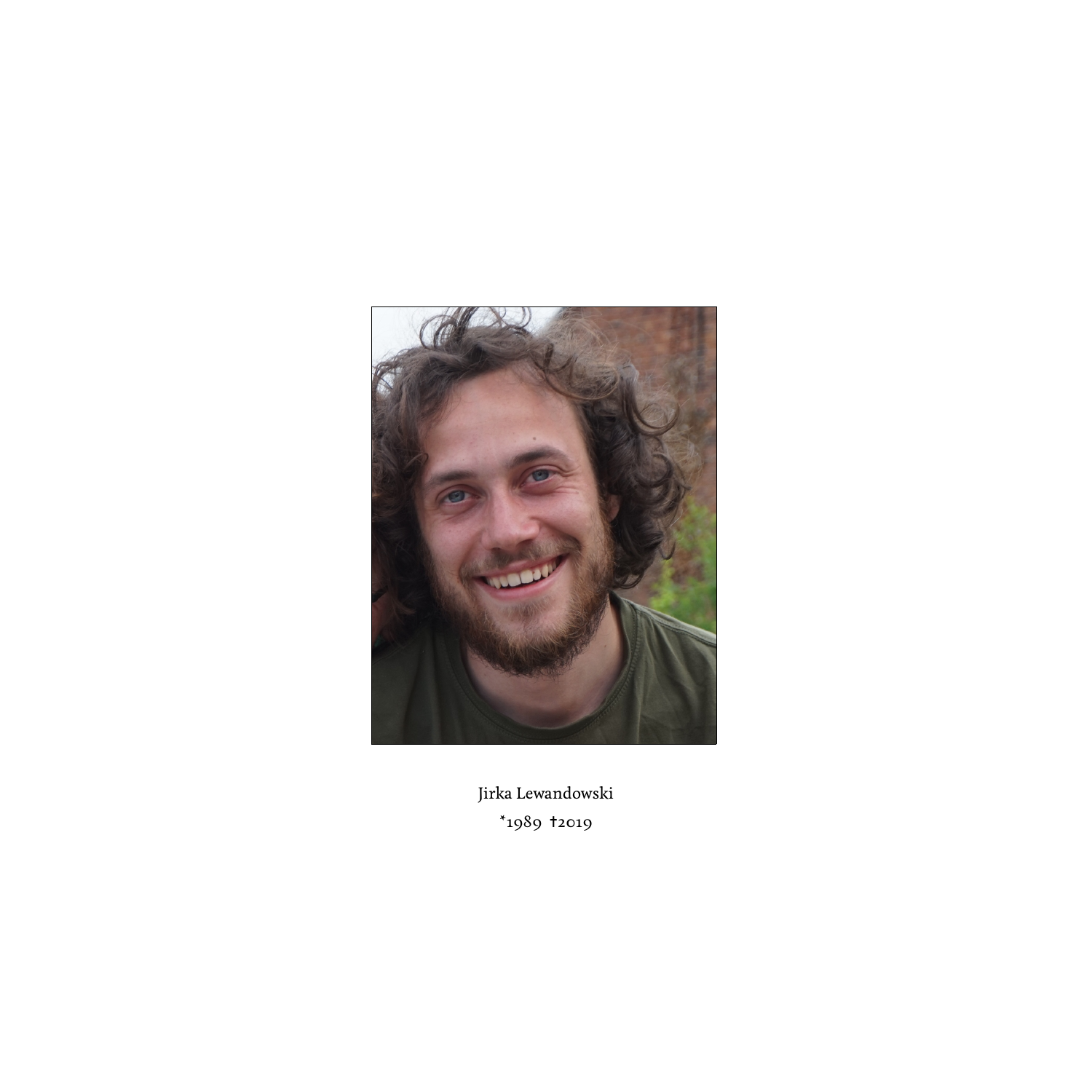## *Obituary of Jirka Lewandowski*

*Bidding farewell to a bright and warm-hearted colleague and friend*

O n the 8th October 2019 we bid with heavy hearts our final farewell to Jirka Lewandowski. We have lost a bright colleague who at just 29 years achieved remarkable professional accomplishments, and a beloved friend who touched us with his devoted and authentic nature. At the beginning of 2014 Jirka applied for a student assistant position in the Manifesto Project. He was cognitive scientist and mathematician, statistically and technically very well-versed, but not just a "data-junkie": instead interested in the political contexts behind the data – the bigger picture. Working in a project analysing election manifestos across time and countries and publishing this data openly for scientific audiences and the wider public allowed him to combine these interests. On paper we knew he was a perfect fit, so we were already pretty sure that he would get the position before we met him – with his brown curly hair and his open smile. Even still, we would not have dreamt of what Jirka would go on to achieve in the project, and after just one year we created a permanent position in the project for him. With his approach to organisation and planning he brought many of our projects to successful completion in short time. Of the many large and small things he created in our project we will only mention two here: the digitalisation of our project, and the software manifestoR, which has eased the work of over 1000 researchers worldwide. For the manifestoR software the project won the renowned Statistical Software Award by the Society for Political Methodology of the American Political Science Association. These contributions will be lasting.

But his most enduring contribution will be the mark he left as a person. Despite his accomplishments he was extremely modest, incredibly supportive, and shared his knowledge without hesitation. He did not want to simply provide solutions to technical and statistical tasks, but to empower others to apply them on their own in the future. Accordingly, open science, open data and open source were prime concerns for him. Jirka was unselfish and never fixated on his own career, instead his interests lay with working together with others towards common goals. Yet he never lost sight of people as individuals. He was a gifted listener and a devoted and incredibly friendly and strong person. Even during his long period of illness, he consistently found strength to make new plans, not lose hope, and encourage the people around him. What we learned from him, in a professional as well as in a human respect, will make him a part of us forever. We are truly grateful to have known him.

 $∼$  ∞  $~∼$